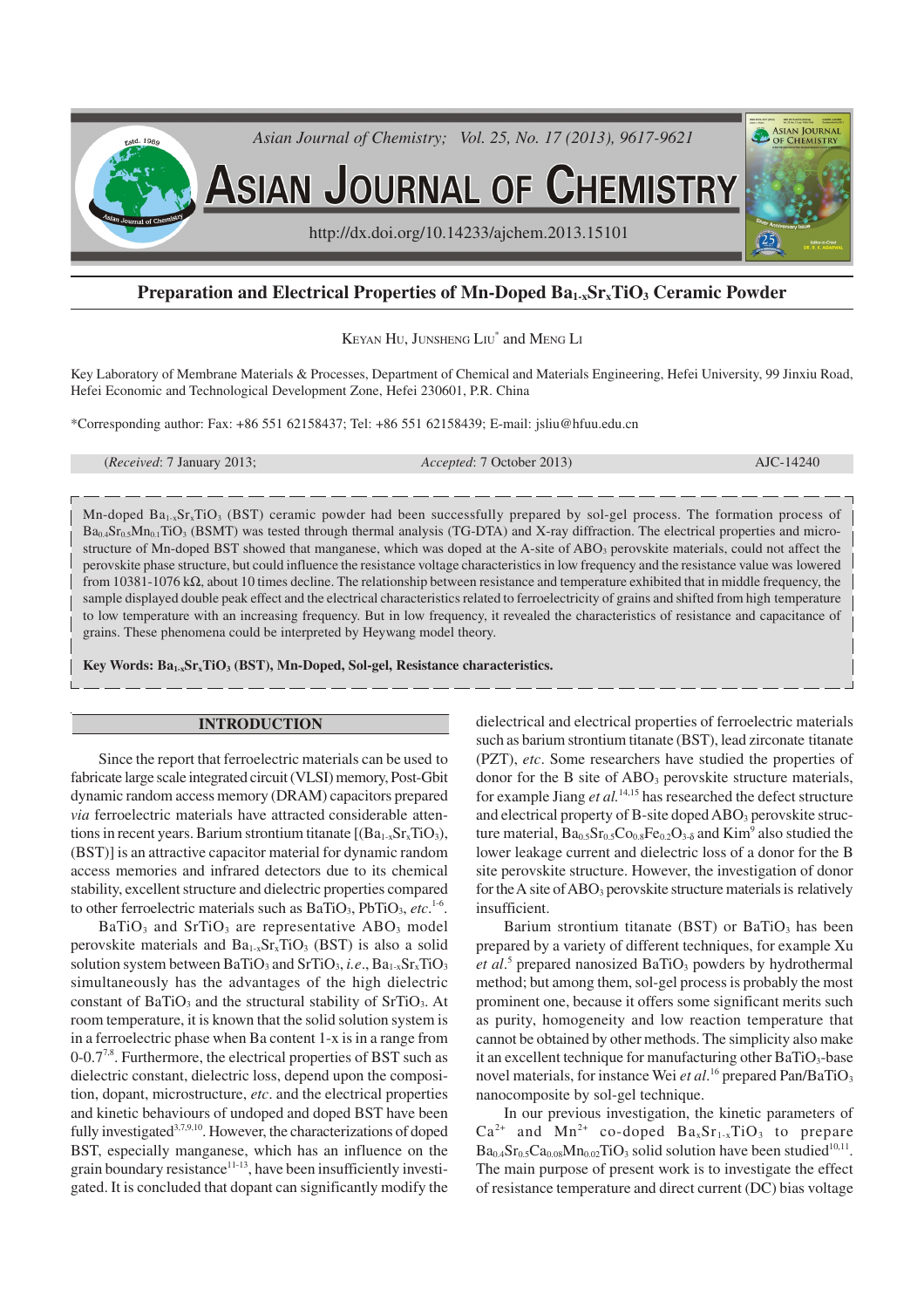at different frequencies, which are crucial to the dynamic random access memories capacitors, on the electrical properties of Mn-doped BST ceramic powder. Special attention will be given to the influence of the cationic substitution of Mn in A-site such as Ba or Sr site of the  $ABO<sub>3</sub>$  perovskite structure on electrical properties of barium strontium titanate ceramic powder prepared by sol-gel process.

### **EXPERIMENTAL**

**Preparation of sample powders:**  $Ba_{1-x}Sr_xTiO_3$  ( $x = 0.5$ ) was selected as standard compound (undoped BST) for simplicity.

All sol-gel reactions were performed at room temperature unless otherwise noted. The samples were prepared by mixing 0.4 mol % Ba(OH)<sub>2</sub>·8H<sub>2</sub>O and 0.5 mol % Sr(OH)<sub>2</sub>·8H<sub>2</sub>O and 0.1 mol %  $Mn(CH_3COO)_2$  4H<sub>2</sub>O was added to the basic composition, then all dissolved by glacial acetic acid to form homogeneous drop solution. While the precursor that was fabricated from tetrabutyl titanate  $[Ti(OC_4H_9)_4]$  in the presence of *n*-butanol was stirred for additional 0.5 h. Finally, the homogeneous drop solution was added dropwise into the precursor over 2 h. The resulting mixture was drastically stirred *via* magnetic stirrer for additional 2 h and allowed to stand. After completion, a deeply yellow coloured gel was formed within 6 h and left for 7 days at 70 ºC. Then, the xerogel was sintered at 500, 650, 750 and 850 °C for 2 h in air to prepare ceramic powder, respectively. The undoped BST sample was manufactured as the same procedure.

**Powder characterizations:** The xerogel was characterized using thermogravimetric analysis and differential thermal analysis (WCT-2A, Beijing optical instrument Co.) at a heating rate of 10 ºC/min in dry air atmosphere from room temperature to 900 ºC.

To study the phase development with increasing calcinations temperature in the samples, the xerogels were sintered in air atmosphere at various temperatures for 2 h, up to 850 ºC. Powder X-ray diffraction (XRD) measurements were performed on a diffractometer (D/max-γ B, Japan) using an copper anticathode (wavelength  $CuK_{\alpha}$ : 0.15406 nm).

For electrical contact, the flat surfaces of the samples were coated with Ag alloy rubbing; DC resistivity of these samples was measured at room temperature *via* two-probe method. The frequency dependence of impedance was determined by an impedance analyzer (ZL5 intelligence LCR, Shanghai) in the frequency range of 0.5-100 kHz and the DC bias voltage dependence of impedance was measured by the same impedance analyzer within the range of 0-25 voltage. DC bias voltage was provided through manostat (PPE-3323, Goodwill, Taiwan).

## **RESULTS AND DISCUSSION**

**TG-DTA analysis:** The TG-DTA analysis was carried out on WCT-2A apparatus at a heating rate of 10 ºC/min under a dry air atmosphere, heated up to 900 ºC and the result was shown in Fig. 1.

From the TG plot, a three-stage weight loss could be seen, namely, a steady weight loss over the temperature range from 42-281 ºC and a sharp fall in specimen weight over the temperature range from 281 to 570 ºC. Further weight loss was also observed at temperature above 570 ºC. The weight loss at temperatures below 280 ºC was believed to be due to the elimination of residual water and the organic components in the gel. The sharp fall weight loss in specimen over the temperature range from 281-570 ºC was related to the decomposition of the acetic acid, the group of tetrabutyl as well as *n*-butanol. Further weight loss beyond 570 ºC implied the completion of all the reactions involving a weight loss.



Fig. 1. TG-DTA curves at a heating rate of 10 ºC/min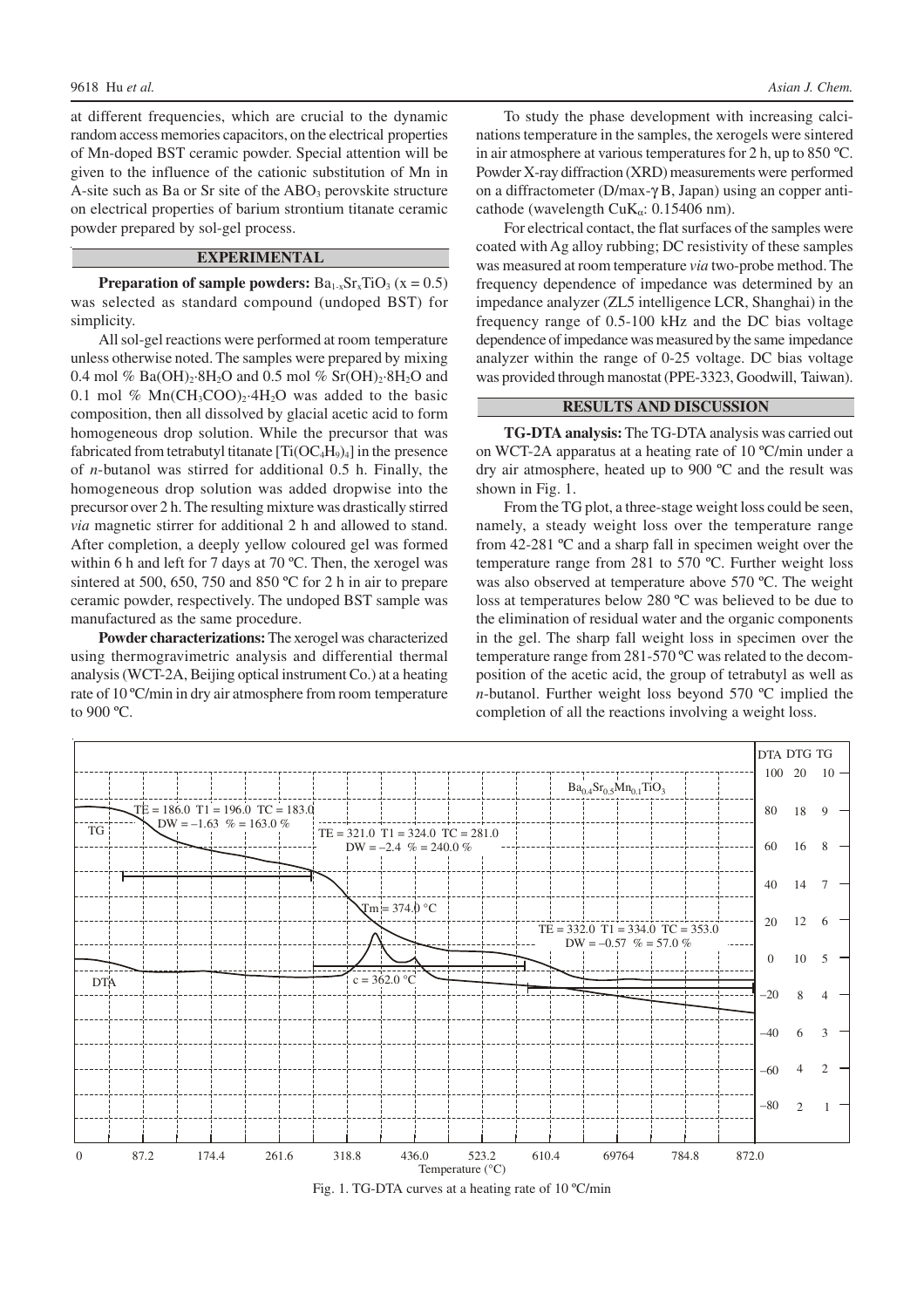As illustrated in DTA curve, no other exothermic or endothermic peak was observed except in the range from 281- 570 ºC, indicating no other compounds except Mn-doped BST  $(Ba_{0.4}Sr_{0.5}Mn_{0.1}TiO_3)$  was formed in the process of annealing. This result was in agreement well with the TG curve and XRD patterns (as shown in Fig. 2 hereinafter). The maximum exothermic peak in DTA curve at 374 ºC resulted from the formation of crystalline of Mn-doped BST. The weight loss was summarized in Table-1.

| TABLE-1                    |                  |
|----------------------------|------------------|
| THERMOGRAVIMETRIC ANALYSIS |                  |
| OF SAMPLE IN TGA CURVES    |                  |
| Temperature range (°C)     | Weight loss (mg) |
| $42 - 281$                 | 1.63             |
| $281 - 570$                | 2.40             |
| 570-872                    | 0.57             |

**XRD analysis:** Fig. 2 presented the XRD patterns of the Mn-doped BST powder annealed at different temperatures. It was clear that when the temperature was lower than 500 ºC (Fig. 2a), the powder was amorphous and the crystallization began at *ca.* 500 ºC. The intensities of diffraction peaks, which are related to the degree of the completion of the phase and crystallinity improved, were enhanced with increase of the annealing temperature, meanwhile the peak locations such as (110), (111), (200), (211) and (220) remained constantly (Fig. 2b-d), indicating an increase in crystalline. Because of no pattern in JCPDS [Joint Committee on Powder Diffraction Standards file], the pattern of samples exhibited similar XRD patterns with standard compound,  $Ba<sub>0.5</sub>Sr<sub>0.5</sub>TiO<sub>3</sub>$  [pattern 39-1395 file] and the major peak locations, (110), (111), (200), (211) and (220) were all identical, implying that corresponding to the BST perovskite structure was still obtained after  $Mn^{2+}$  substituting A-site Ba<sup>2+</sup>. This was attributed that the small amount of Mn ion could not lead to large oxygen vacancy even though  $Mn^{2+}$  ionic radius (0.083 nm) is smaller than that of Ba<sup>2+</sup> (0.135 nm), Sr<sup>2+</sup> (0.118 nm), O<sup>2</sup> (0.14 nm)<sup>17,18</sup>. In addition, no peak splitting was observed on the X-ray diffraction pattern for sample gels calcined at temperature ranging from 650-850 ºC, implying that the crystalline form of sample was still single phase at this temperature range. The result was also confirmed by TG-DTA curves (Fig. 1).



Fig. 2. XRD patterns of sample calcined at various temperatures. (a) 500  $\rm{^{\circ}C}$ , (b) 650  $\rm{^{\circ}C}$ , (c) 750  $\rm{^{\circ}C}$ , (d) 850  $\rm{^{\circ}C}$ 

**Resistance voltage characteristics:** The investigation of the DC electric field dependence of the capacitance is one of the most useful methods of gaining insight into the behaviours of ferroelectric materials<sup>19,20</sup>. The DC field dependence of the samples was investigated by measuring resistance voltage (R-V) characteristics. The R-V characteristics of both Mn-doped and undoped BST sample powders at room temperature were shown in Fig. 3. From the R-V figures, it is interesting to find that different behaviours were observed in low frequency such as at 1 and 5 kHz; namely, there were upward tendencies for the Mn-doped BST (Fig. 3b), whereas horizontal trends for undoped BST (Fig. 3a). However, resemble behaviours had been illustrated in majority of high frequency such as 20-100 kHz for both samples. These might be attributed to the frequency and field dependence of the ferroelectric properties of the samples.

Generally,  $Mn^{2+}$  (0.083 nm) has similar ionic radius with titanate ion  $(0.061 \text{ nm})^{18}$  and Mn-doped Ba<sub>1-x</sub>Sr<sub>x</sub>TiO<sub>3</sub> can enhance the positive temperature coefficient (PTC) effect of BST sample<sup>12</sup>. On the one hand, if Ti site is substituted by Mn ion, holes or cationic vacancies will be appeared. The deficit compensation mechanism was followed  $as<sup>21</sup>$ :

$$
MnO + BaO + 0.5O_2 \rightarrow Ba_{Ba}^{\bullet} + Mn_{Ti}^{\bullet} + 3O_0^{\bullet} + 2h^{\bullet} \quad (1)
$$

$$
MnO + BaO \rightarrow Ba_{Ba}^{\bullet} + Mn_{Ti}^{\bullet} + 2O_{o}^{\bullet} + Vo^{\bullet}
$$
 (2)

On the other hand, according to ion polarization theory<sup>22</sup>, the static polarizability of materials can be described as:



Fig. 3. Resistance-voltage (R-V) characteristics of BST powders at room temperature, (a) undoped BST, (b) Mn-doped BST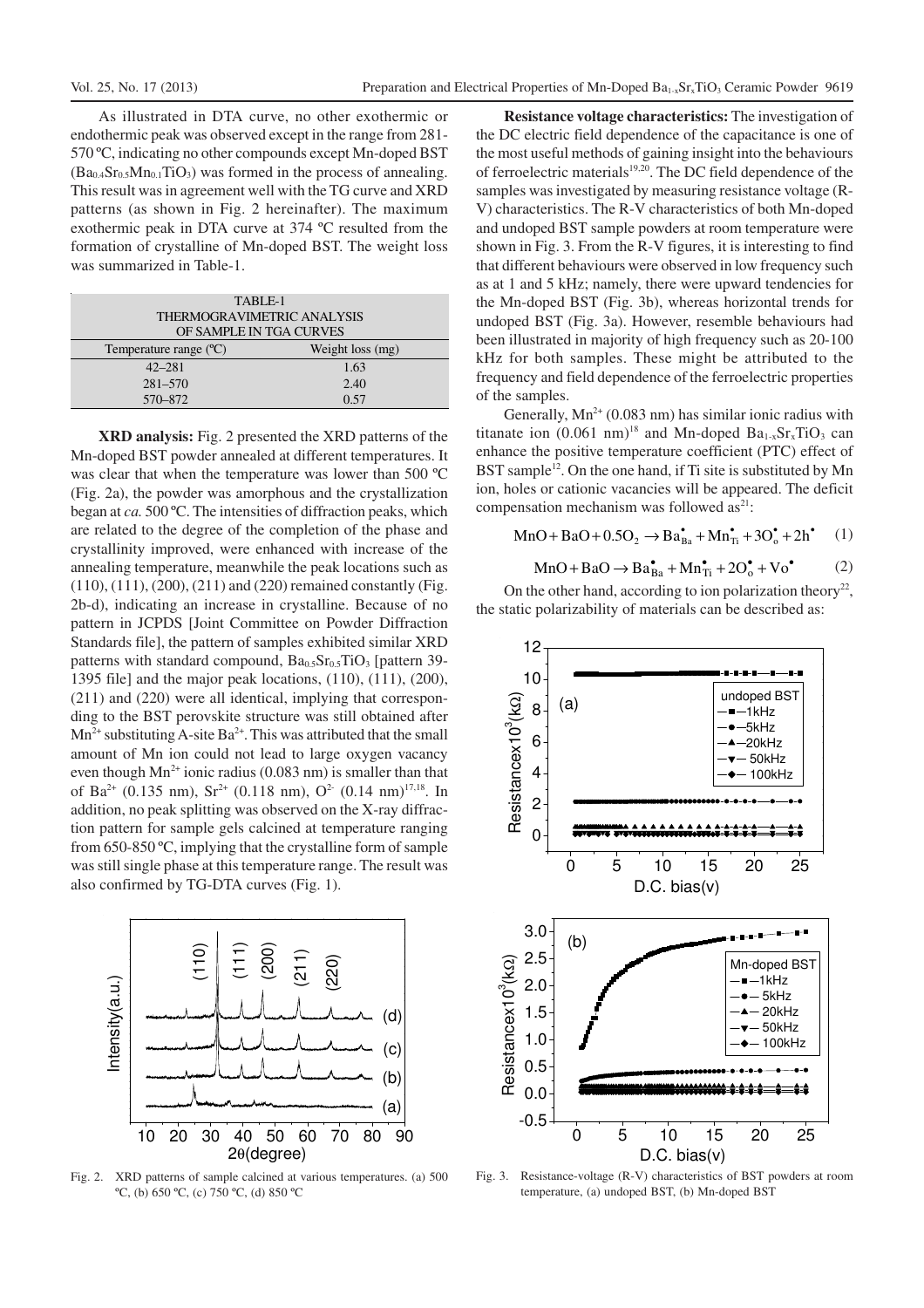$$
X_e = \frac{e^2}{\epsilon_0 m} \sum_{q} \frac{1}{\omega_q^2}
$$
 (3)

the dynamic polarizability of materials can be described as:

$$
X'_{e} = \frac{e^{2}}{\varepsilon_{0} m} \sum_{q} \frac{1}{\omega_{q}^{2} - \omega^{2}}
$$
 (4)

where  $\omega_{q}$  is the intrinsic frequency of the qth polarization charge of sample, m is the effective mass of polarization charge,  $\varepsilon_0$  is the vacuum dielectric constant, e is the polarization charge and  $\omega$  is the frequency of applied field.

As described in eqns. 3 and 4, it is obvious that the dynamic polarization elevated with an increasing frequency in applied field. As a result, it caused an increase in the resistances of both doped and undoped BST. At low frequency, the roles of spontaneous polarization and static polarization were the dominant form for both doped and undoped BST and semiconducting behaviour was not significant. Manganese existed in the grain boundary and blocked the thermal motion of electrons. But in high frequency, dynamic polarization would gain an advantage over the static polarization in the applied field and the spontaneous polarization could be neglected due to its small value compared to the large one of dynamic polarization, meanwhile semiconducting behaviour was elevated. As a result, the resistance was considerably decreased and the effective charge density of electrons and conductivity would be promoted with the increasing frequency. Consequently, the resistances tended to become stable with the increasing frequency. On the other hand, the resistance of Mn-doped BST was significantly decreased in comparison with that of undoped BST owing to the substitution of A-site, which caused the holes or oxygen vacancies (as expressed in eqns. 6 and 7 hereinafter) and ion polarization. For example, the resistance value was lowered from 10381 kΩ (undoped BST, 1 kHz, 1v DC bias voltage, Fig. 3a) to  $1076$  kΩ (Mn-doped BST, 1 kHz, 1v DC bias voltage, Fig. 3b), about 10 times decline.

**Resistance temperature characteristics:** The relationship between resistance and temperature *versus* frequency was presented in Fig. 4. It indicated that the resistance and temperature (R-T) curves of Mn-doped BST samples decreased rapidly with the increasing temperature, which exhibited negative temperature coefficient (NTC) effect in both low frequency (Fig. 4a-d) and high frequency (Fig. 4g-h), *i.e.*,  $f = 0.5{\text -}10$ kHz and  $f = 66.66 - 100$  kHz, respectively. But in middle frequency (Fig. 4e-f), *i.e*., f = 20-50 kHz, the resistance and temperature curves displayed double peak effect and the sites of double peak were shifted from high temperature to low temperature as the frequency elevated, namely, they changed from 85 ºC (105.77 kΩ) and 280 ºC (99.66 kΩ) at 20 kHz to 60 °C (3.8 k $\Omega$ ) and 155 °C (3.97 k $\Omega$ ) at 50 kHz, respectively. These phenomena could be interpreted by Heywang model theory described as below<sup>23</sup>.

According to Heywang model theory, the resistance of materials was determined by grain boundary potential barrier and temperature, doping method could change the resistance of materials within certain temperature. The relationship between the resistance and temperature can be described by eqn.  $5^{24}$ :